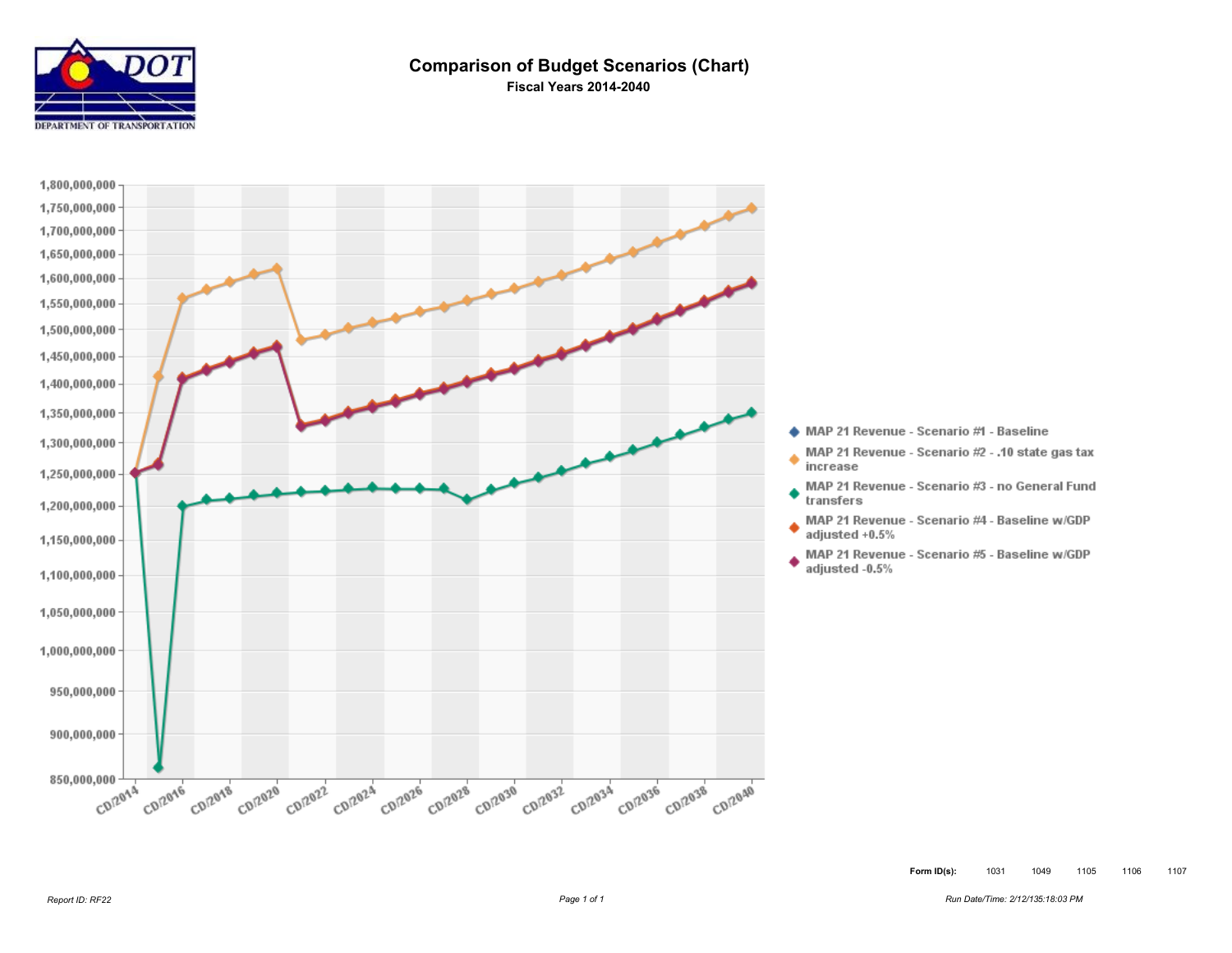

# **Comparison of Budget Scenarios (Table) Fiscal Years 2016-2040**

|                                              | MAP 21 Revenue -<br>Scenario #1 -<br><b>Baseline</b> | MAP 21 Revenue -<br><b>Scenario #2 - .10</b><br>state gas tax increase | MAP 21 Revenue -<br>Scenario #3 - no<br><b>General Fund</b><br>transfers | MAP 21 Revenue -<br>Scenario #4 -<br><b>Baseline w/GDP</b><br>adjusted +0.5% | MAP 21 Revenue -<br>Scenario #5 -<br><b>Baseline w/GDP</b><br>adjusted -0.5% |
|----------------------------------------------|------------------------------------------------------|------------------------------------------------------------------------|--------------------------------------------------------------------------|------------------------------------------------------------------------------|------------------------------------------------------------------------------|
| - Total CDOT Revenue                         | 36,093,388,768                                       | 39,917,169,542                                                         | 31,274,927,820                                                           | 36, 147, 248, 907                                                            | 36,041,237,429                                                               |
| - HUTF Revenue to CDOT                       | 14,369,581,597                                       | 18, 162, 075, 266                                                      | 12,797,694,160                                                           | 14,413,372,656                                                               | 14,327,010,270                                                               |
| . Regular HUTF                               | 10,887,554,320                                       | 14,680,944,056                                                         | 9,315,666,883                                                            | 10,925,835,946                                                               | 10,850,154,207                                                               |
| - Faster Safety HUTF                         | 3,482,027,277                                        | 3,481,131,210                                                          | 3,482,027,277                                                            | 3,487,536,710                                                                | 3,476,856,063                                                                |
| . CDOT Miscellaneous Revenue                 | 427,063,776                                          | 456,605,319                                                            | 417,207,976                                                              | 428,292,866                                                                  | 425,847,446                                                                  |
| . State Infrastructure Bank                  | 6,408,824                                            | 7,392,864                                                              | 6,097,886                                                                | 6,418,241                                                                    | 6,399,878                                                                    |
| . General Fund Revenue to CDOT               | 779,485,656                                          | 779,485,656                                                            |                                                                          | 779,485,656                                                                  | 779,485,656                                                                  |
| . FHWA Local Match                           | 564,233,850                                          | 564,233,863                                                            | 473,390,720                                                              | 564,233,850                                                                  | 564,233,850                                                                  |
| . FHWA Apportionments Available to CDOT      | 13,828,028,595                                       | 13,828,028,595                                                         | 11,586,440,882                                                           | 13,828,028,595                                                               | 13,828,028,595                                                               |
| + Transit and Rail Revenue                   | 836,604,923                                          | 836,604,923                                                            | 721,250,471                                                              | 836,604,923                                                                  | 836,604,923                                                                  |
| . Total Aeronautics Funds                    | 1,529,627,111                                        | 1,530,352,834                                                          | 1,528,325,092                                                            | 1,537,225,473                                                                | 1,522,023,894                                                                |
| + Safety Education Funds                     | 134,394,852                                          | 134,243,394                                                            | 126,561,049                                                              | 134,593,893                                                                  | 134, 195, 502                                                                |
| . High Performance Transportation Enterprise | 9,375,000                                            | 9,375,000                                                              | 9,375,000                                                                | 9,375,000                                                                    | 9,375,000                                                                    |
| . State Bridge Enterprise                    | 3,608,584,584                                        | 3,608,771,828                                                          | 3,608,584,584                                                            | 3,609,617,754                                                                | 3,608,032,415                                                                |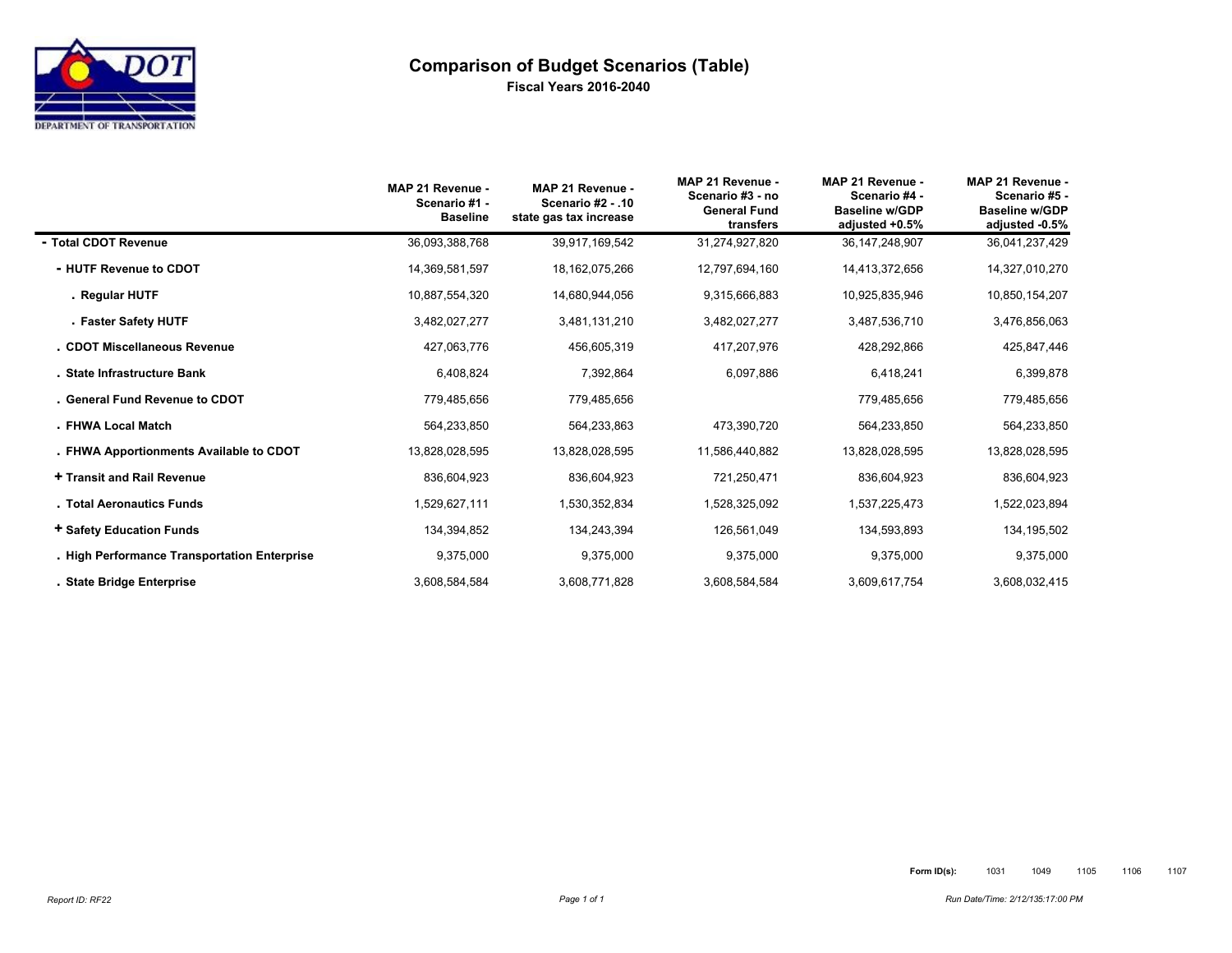

# **Comparison of Budget Scenarios (Table) Fiscal Year 2016**

|                                              | MAP 21 Revenue -<br>Scenario #1 -<br><b>Baseline</b> | MAP 21 Revenue -<br>Scenario #2 - .10<br>state gas tax increase | MAP 21 Revenue -<br>Scenario #3 - no<br><b>General Fund</b><br>transfers | MAP 21 Revenue -<br>Scenario #4 -<br><b>Baseline w/GDP</b><br>adjusted +0.5% | MAP 21 Revenue -<br>Scenario #5 -<br><b>Baseline w/GDP</b><br>adjusted -0.5% |
|----------------------------------------------|------------------------------------------------------|-----------------------------------------------------------------|--------------------------------------------------------------------------|------------------------------------------------------------------------------|------------------------------------------------------------------------------|
| - Total CDOT Revenue                         | 1,408,961,849                                        | 1,559,727,703                                                   | 1,200,564,713                                                            | 1,410,898,636                                                                | 1,407,027,982                                                                |
| - HUTF Revenue to CDOT                       | 518,306,054                                          | 666,543,452                                                     | 509,877,182                                                              | 519,938,344                                                                  | 516,675,818                                                                  |
| . Regular HUTF                               | 409,754,499                                          | 558,045,608                                                     | 401,325,627                                                              | 411,228,271                                                                  | 408,282,324                                                                  |
| - Faster Safety HUTF                         | 108,551,555                                          | 108,497,844                                                     | 108,551,555                                                              | 108,710,073                                                                  | 108,393,494                                                                  |
| . CDOT Miscellaneous Revenue                 | 22,723,476                                           | 25,115,504                                                      | 22,275,022                                                               | 22,778,012                                                                   | 22,669,032                                                                   |
| . State Infrastructure Bank                  | 528,812                                              | 614,898                                                         | 512,896                                                                  | 529,610                                                                      | 528,016                                                                      |
| . General Fund Revenue to CDOT               | 152,844,168                                          | 152,844,168                                                     |                                                                          | 152,844,168                                                                  | 152,844,168                                                                  |
| . FHWA Local Match                           | 20,268,913                                           | 20,268,913                                                      | 18,544,291                                                               | 20,268,913                                                                   | 20,268,913                                                                   |
| . FHWA Apportionments Available to CDOT      | 496,367,179                                          | 496,367,179                                                     | 453,803,313                                                              | 496,367,179                                                                  | 496,367,179                                                                  |
| + Transit and Rail Revenue                   | 30,543,579                                           | 30,543,579                                                      | 28,353,199                                                               | 30,543,579                                                                   | 30,543,579                                                                   |
| . Total Aeronautics Funds                    | 46,941,462                                           | 47,004,949                                                      | 46,909,355                                                               | 47,173,619                                                                   | 46,709,996                                                                   |
| + Safety Education Funds                     | 4,892,363                                            | 4,885,245                                                       | 4,743,612                                                                | 4,899,156                                                                    | 4,885,583                                                                    |
| . High Performance Transportation Enterprise | 375,000                                              | 375,000                                                         | 375,000                                                                  | 375,000                                                                      | 375,000                                                                      |
| . State Bridge Enterprise                    | 115,170,843                                          | 115,164,816                                                     | 115,170,843                                                              | 115,181,056                                                                  | 115,160,698                                                                  |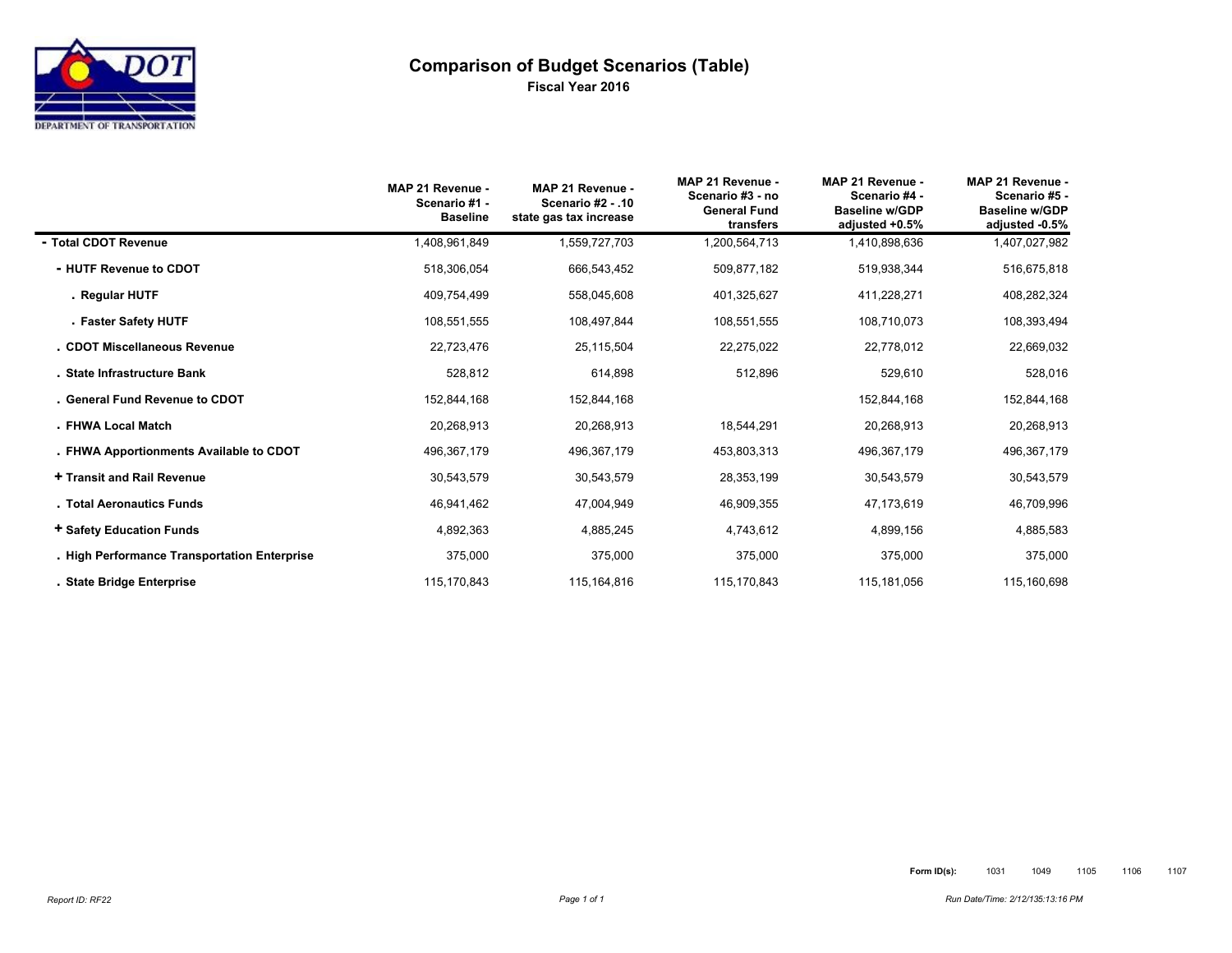

# **Comparison of Budget Scenarios (Table) Fiscal Year 2028**

|                                              | MAP 21 Revenue -<br>Scenario #1 -<br><b>Baseline</b> | MAP 21 Revenue -<br><b>Scenario #2 - .10</b><br>state gas tax increase | MAP 21 Revenue -<br>Scenario #3 - no<br><b>General Fund</b><br>transfers | MAP 21 Revenue -<br>Scenario #4 -<br><b>Baseline w/GDP</b><br>adjusted +0.5% | MAP 21 Revenue -<br>Scenario #5 -<br><b>Baseline w/GDP</b><br>adjusted -0.5% |
|----------------------------------------------|------------------------------------------------------|------------------------------------------------------------------------|--------------------------------------------------------------------------|------------------------------------------------------------------------------|------------------------------------------------------------------------------|
| - Total CDOT Revenue                         | 1,404,143,217                                        | 1,555,931,078                                                          | 1,210,352,312                                                            | 1,406,361,412                                                                | 1,402,106,281                                                                |
| - HUTF Revenue to CDOT                       | 573,681,115                                          | 724,582,102                                                            | 494,640,070                                                              | 575,473,359                                                                  | 572,006,770                                                                  |
| . Regular HUTF                               | 435,078,720                                          | 586,005,268                                                            | 356,037,675                                                              | 436,630,916                                                                  | 433,600,058                                                                  |
| - Faster Safety HUTF                         | 138,602,395                                          | 138,576,834                                                            | 138,602,395                                                              | 138,842,443                                                                  | 138,406,712                                                                  |
| . CDOT Miscellaneous Revenue                 | 14,853,251                                           | 15,679,295                                                             | 14,472,763                                                               | 14,899,241                                                                   | 14,808,024                                                                   |
| . State Infrastructure Bank                  | 172,708                                              | 198,486                                                                | 161,234                                                                  | 172,967                                                                      | 172,476                                                                      |
| . FHWA Local Match                           | 22,416,127                                           | 22,416,126                                                             | 18,187,603                                                               | 22,416,127                                                                   | 22,416,127                                                                   |
| . FHWA Apportionments Available to CDOT      | 549,340,859                                          | 549,340,859                                                            | 445,003,804                                                              | 549,340,859                                                                  | 549,340,859                                                                  |
| + Transit and Rail Revenue                   | 33,269,659                                           | 33,269,659                                                             | 27,900,365                                                               | 33,269,659                                                                   | 33,269,659                                                                   |
| . Total Aeronautics Funds                    | 60,242,154                                           | 60,261,165                                                             | 60,183,762                                                               | 60,541,605                                                                   | 59,942,238                                                                   |
| + Safety Education Funds                     | 5,353,655                                            | 5,347,572                                                              | 4,989,022                                                                | 5,361,580                                                                    | 5,345,711                                                                    |
| . High Performance Transportation Enterprise | 375,000                                              | 375,000                                                                | 375,000                                                                  | 375,000                                                                      | 375,000                                                                      |
| . State Bridge Enterprise                    | 144,438,689                                          | 144,460,814                                                            | 144,438,689                                                              | 144,511,015                                                                  | 144,429,417                                                                  |